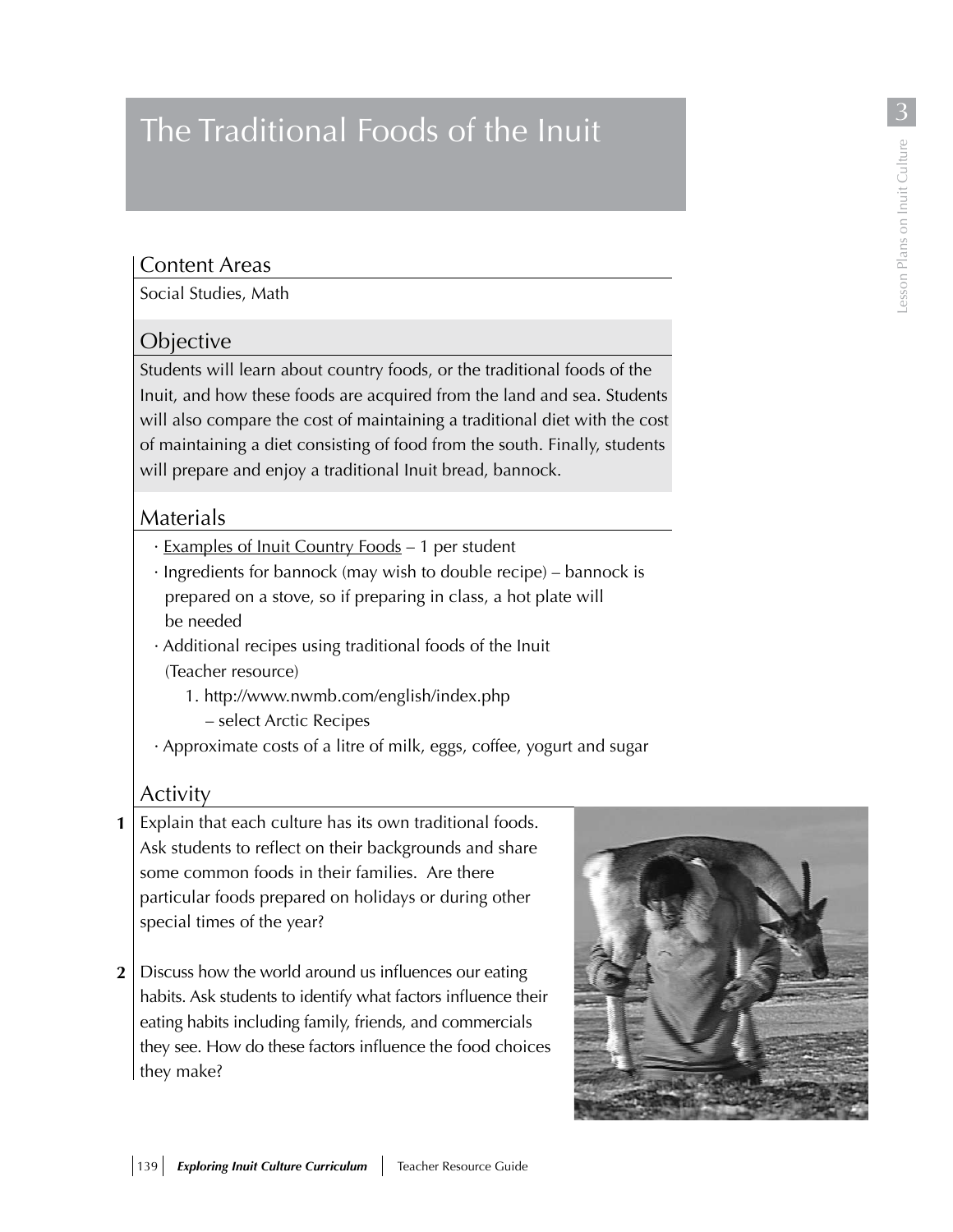- **3** | Remind students that prior to the mid 1900s, the Inuit of Northern Canada had virtually no contact with outsiders and were a completely self-sufficient people. The only factor influencing the diet of the traditional Inuit was the availability of resources in the wild, because they lived entirely off the land and sea. Everything they ate, wore, built with, hunted with and used during everyday activities came from the animal or plant life of the Arctic. The Traditional Foods of the Inuit<br>  $\frac{1}{2}$ <br>  $\frac{2}{3}$ <br>  $\frac{2}{3}$ <br>  $\frac{2}{3}$ <br>  $\frac{2}{3}$ <br>  $\frac{2}{3}$ <br>  $\frac{2}{3}$ <br>  $\frac{2}{3}$ <br>  $\frac{2}{3}$ <br>  $\frac{2}{3}$ <br>  $\frac{2}{3}$ <br>  $\frac{2}{3}$ <br>  $\frac{2}{3}$ <br>  $\frac{2}{3}$ <br>  $\frac{2}{3}$ <br>  $\frac{2}{3}$ <br>  $\frac{2}{3}$ <br>
	- **4** | With the arrival of Europeans in the mid 1900s came an increased dependency on "white" foods and tools and a shift away from traditional foods, or "country foods." Explain that today, modern Inuit rely on a combination of country foods from the land and pre-packaged foods from the southern part of Canada.
	- **5** Explain that each season provides specific resources that support a traditional diet. During the winter and spring, seal is a staple. Caribou is hunted during summer and fall. Some resources, including fish, whales, birds and other sea mammals such as walrus, are available year round. In the month of June, known as "manniit (egg)" month, bird eggs are also a staple of the Inuit diet. The Inuit consume their meat fresh, frozen and cooked in traditional dishes such as caribou stew flavoured with blackberry.

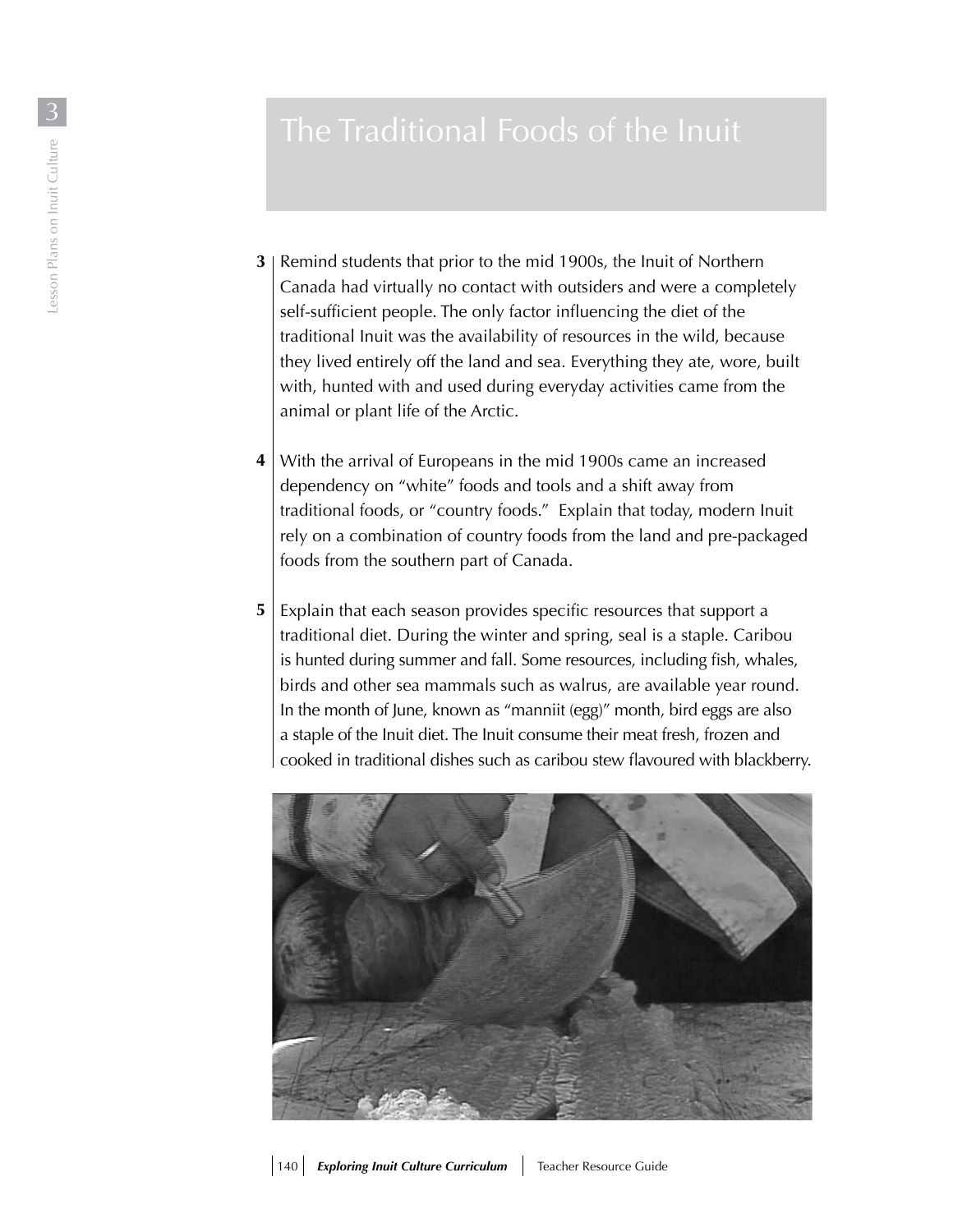- Explain that to add more flavour, 6 the Inuit sometimes bury the meat, a process called "aging." One traditional delicacy is seal flippers aged in blubber until the fur can easily be removed.
- **6**<br>8  $\overline{7}$ Ask students why they think people hunt. Explain that unlike in many other areas of the world, the Inuit do not hunt for sport. The Inuit see themselves as part of the environment and not separate from it, and the plants and animals of the Arctic are respected. Very little of the animal hunted goes to waste. Nutritious meat from hunted animals is still a central part of the Inuit diet. Qulliit, the stone lamps traditionally used for light, heat and cooking, use the oil from animal



blubber. Skins and furs are used to make mittens, kamiit, or Inuit skin boots, and parkas. Even the bones are used for a variety of purposes. Ask students what uses they think animal bones may have. (Building materials, weapons, sewing needles, utensils)

8 Explain that while the environment of Nunavut may look empty, there are still plants that are able to resist the cold climate. Because a layer of permanently frozen subsoil exists, there are no deep root systems in the vegetation of the Arctic. However there are still approximately 1,700 kinds of plants that grow. When the snow melts, thousands of flowering plants grow including buttercups, arctic poppies, arctic azaleas and lichens. The Arctic summers also allow for the opportunity to pick Baffin berries (similar to raspberries), blackberries, cranberries and blueberries; however fresh produce is extremely limited.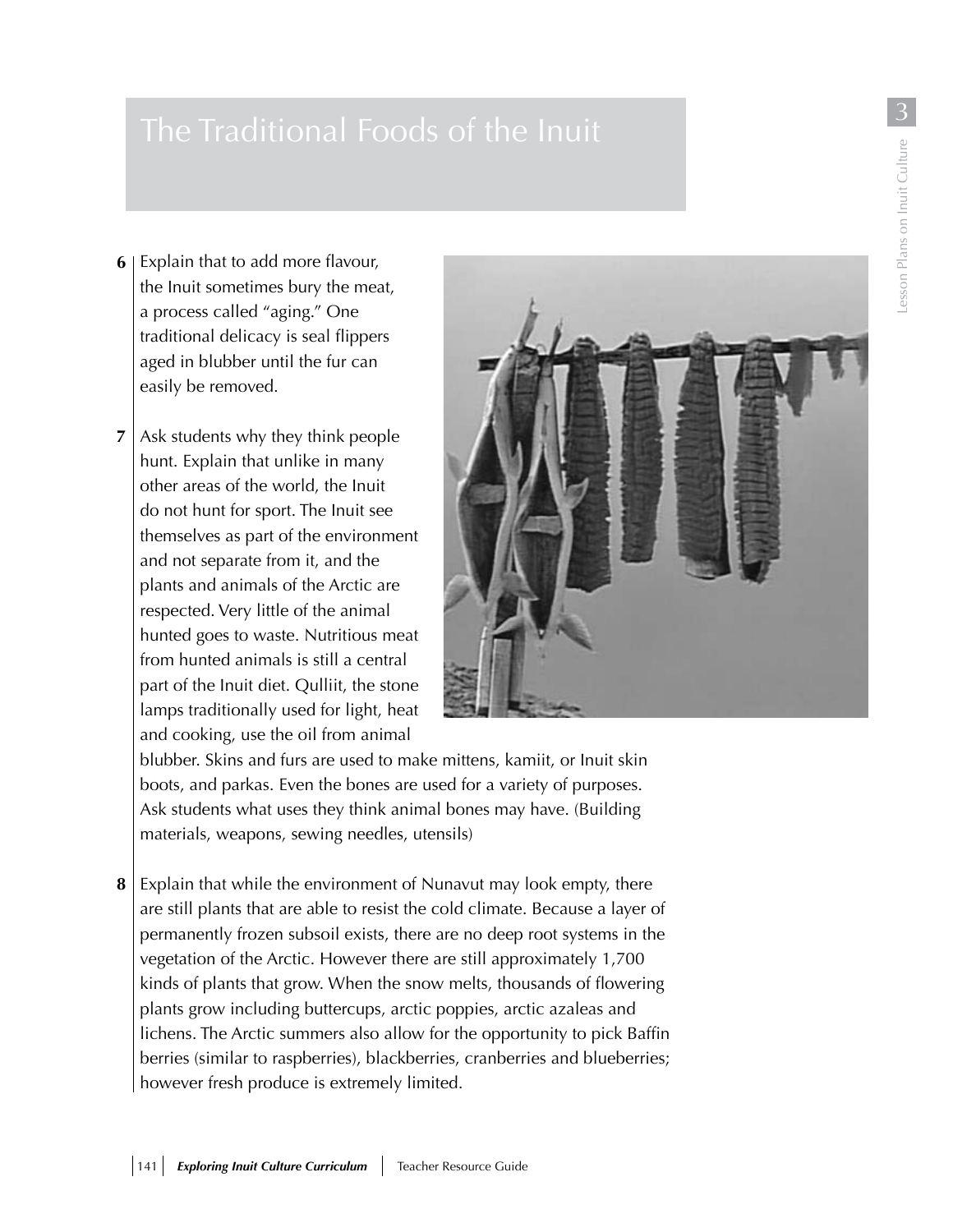- **9** | Ask students if grapes are available to them in February. How? Explain that the availability of fresh produce is a luxury available to us because of where we live. Fruits and vegetables grown in different regions of the country and the world are transported to our grocery stores. In Nunavut, even today, none of the communities are accessible by road or rail. Everything, including produce and packaged foods, arrives by plane or boat.
- **10** Ask students how they think prices for food in Nunavut compare to the cost of food available where they live. Why? (More expensive – everything arrives via plane or ship) Is it more expensive to purchase fresh food such as fruits and vegetables, or packaged foods, including chips and cookies? Why? (Packaged foods travel easier – difficult to transport fresh foods because they spoil) In Nunavut communities, to feed a family for a week could cost as much as \$254 in comparison to \$110 in the southern provinces of Canada. In fact, Nunavut has the highest cost of living in Canada.
- Write these shopping items on the board in a column Litre of milk, Eggs, Coffee (jar), Yogurt and Sugar. Ask students to predict the approximate prices for these products in their local store. Write the costs in a second column labelled with the name of your province. Then ask the students to predict the cost of these products in Nunavut. After taking some responses, provide students with the cost of each item and list in a second column labelled Nunavut: \$4 for one-litre of Milk, \$4 for a dozen eggs, \$15 for a jar of coffee, \$1.50 for a container of yogourt and \$10 for a bag of sugar. **11**
- **12** Conclude that for a family living in Nunavut, a traditional diet consisting of food from the land and sea is healthier and less costly than a modern diet.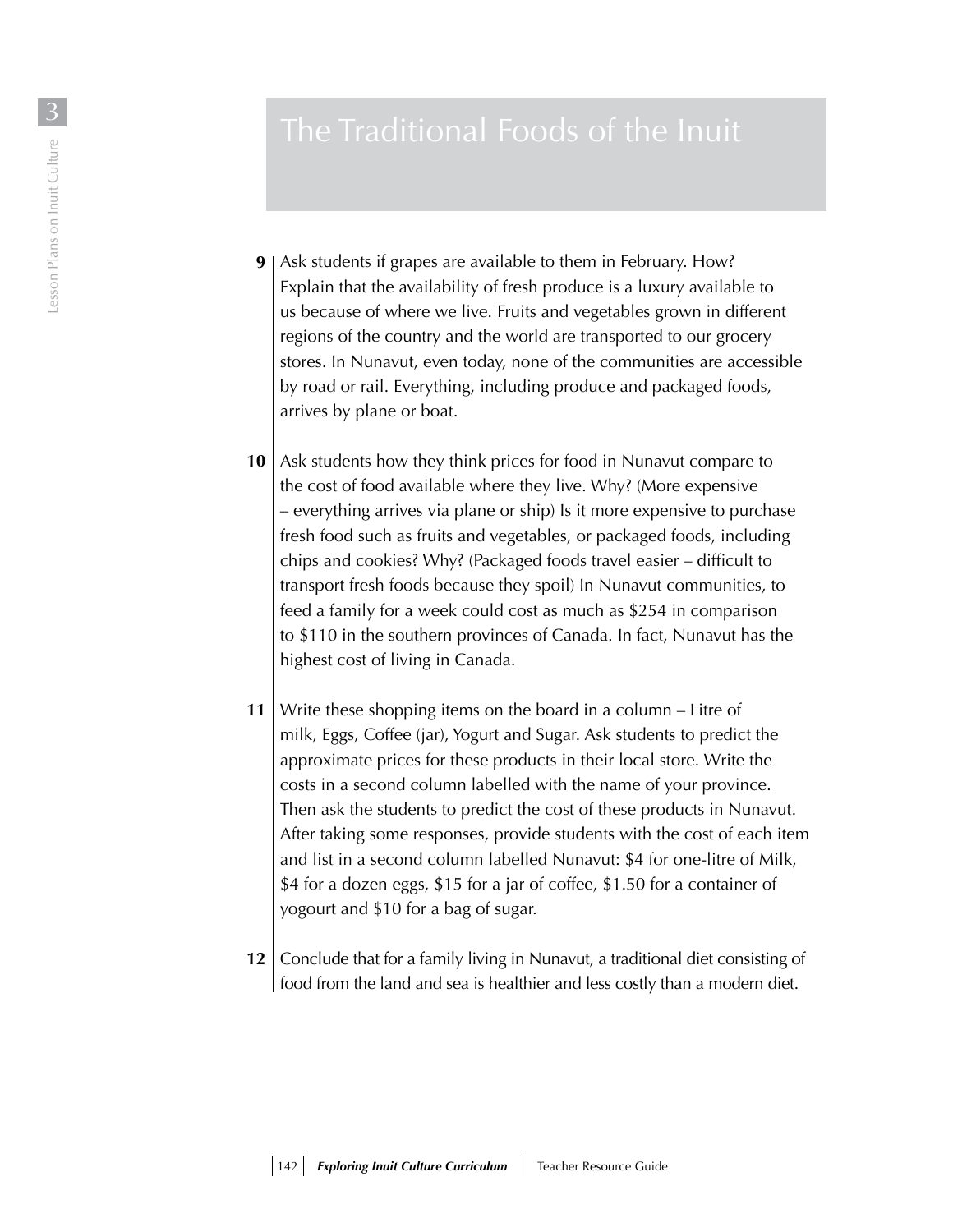# Evaluation

- **1** Give each student **Example of Inuit Country Foods** enjoyed by the Inuit. Read through the list together. Discuss which foods students would sample and which they would not. Remind students that while many country foods may seem unusual, these foods are a part of the Inuit culture, and they have enjoyed them for thousands of years.
- $2 \mid$  Explain that the Inuit were introduced to flour by the whalers and traders who traveled to northern Canada during the 1800s. Flour allowed the Inuit to prepare bannock, which became one of their traditional foods. As a class, prepare and enjoy bannock.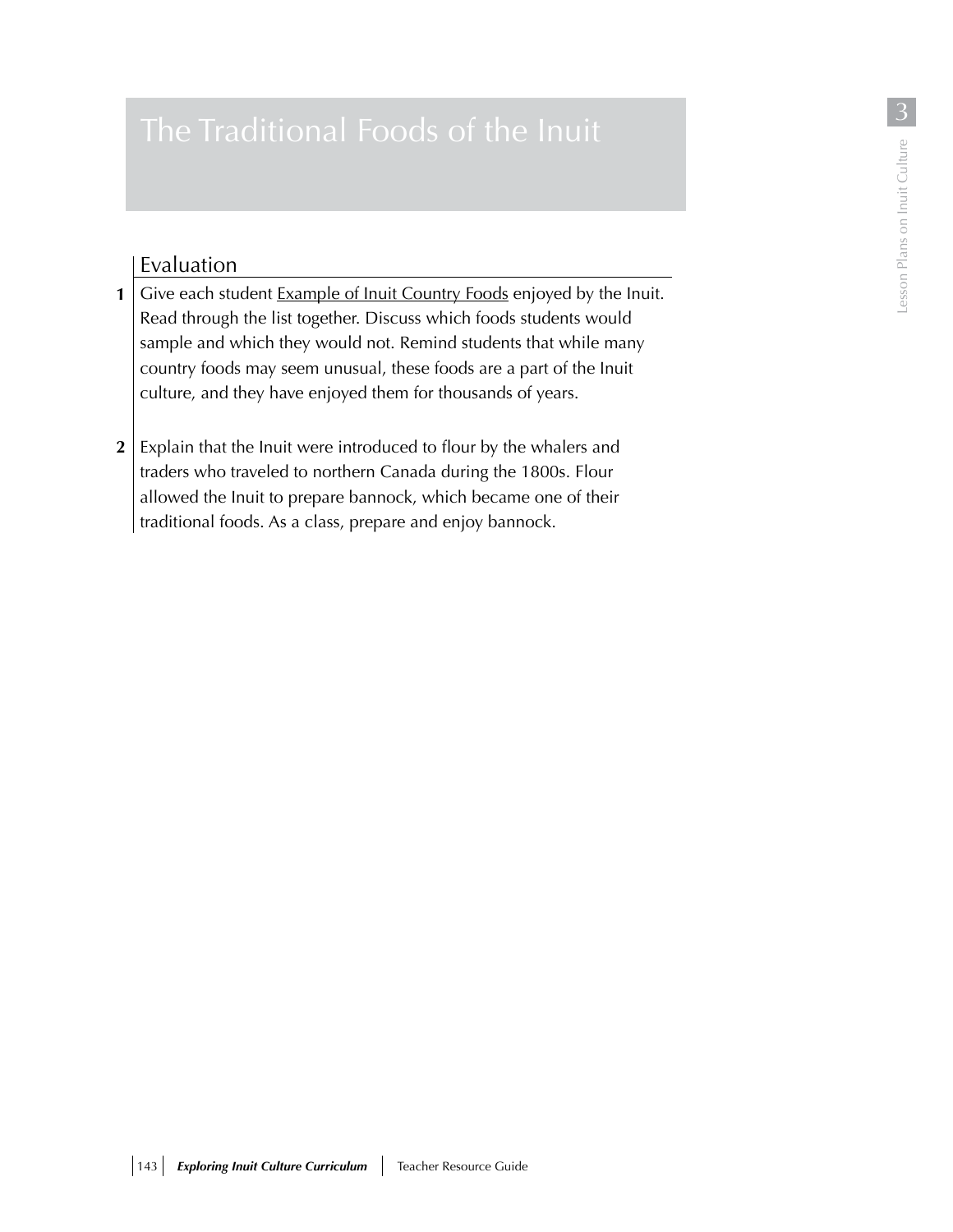# Examples of Inuit Country Foods

All meats and fish are enjoyed raw, cooked and frozen.

- · Caribou nutritious, low-fat venison-like meat
- · Caribou stomach filled with blood and hot stones, creates a tundra version of European black pudding
- · Musk ox rich, well-marbled beef
- · Maktaaq outer layer of skin from whales (beluga and narwhal) served raw. It has a tender-crisp texture and tastes like fresh coconut.
- · Seal flippers aged in blubber
- · Arctic char sweet-tasting fish
- · Ptarmigan (pheasant-like bird)
- · Seal
- · Walrus
- · Aalu dip for meat made from choice parts of caribou or seal, chopped into tiny pieces and blended with melted fat and blood
- · Misiraq dip made from seal or whale blubber aged to resemble an aromatic white wine
- · Nirukkaq dip made from the contents of a caribou's stomach, kneaded into a smooth pâté
- · Bannock traditional bread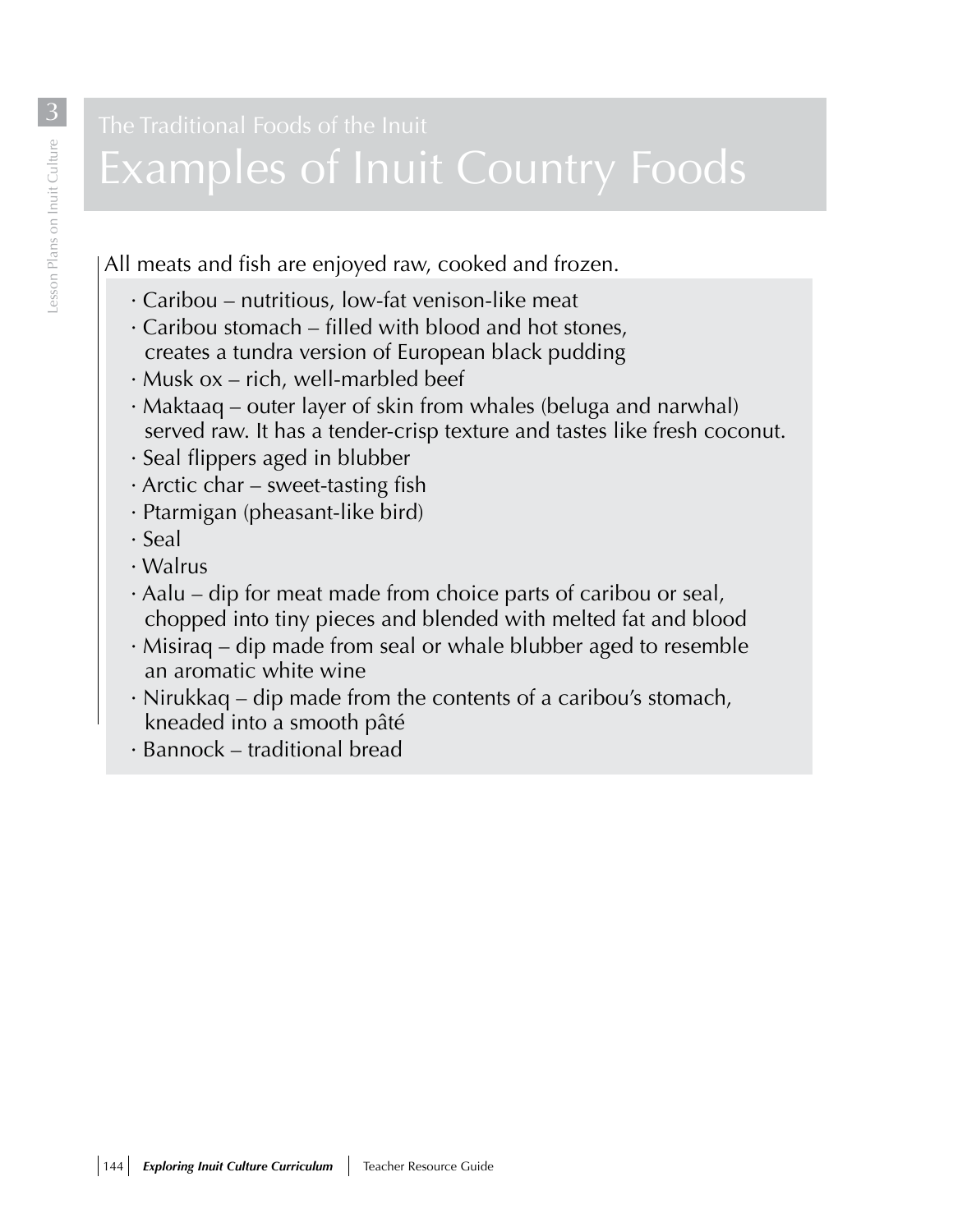# Martha Nangmalik's Quick Pan-fried Bannock

500 ml (2 cups) of flour 45 ml (3 tablespoons) baking powder 250 ml (1 cup) raisins 500 ml (2 cups) water 2 eggs (optional) 125 ml (1/2 cup) sugar (optional)

Put flour into bowl and add the magic powder (baking powder). Stir it. Add raisins and water and stir it all together. Put 15 ml (1 tablespoon) of lard into pan and melt it on the stove (hot plate). Pour the bannock into pan and cook it. Rotate the bannock so it cooks evenly, check with a fork to see if it's cooked inside. Cook on both sides. Cool on a rack. Enjoy!

(Note: When Martha, an elder from the community of Igloolik, Nunavut, is at home, and not camping out on the land, she adds the eggs and sugar to this recipe.)